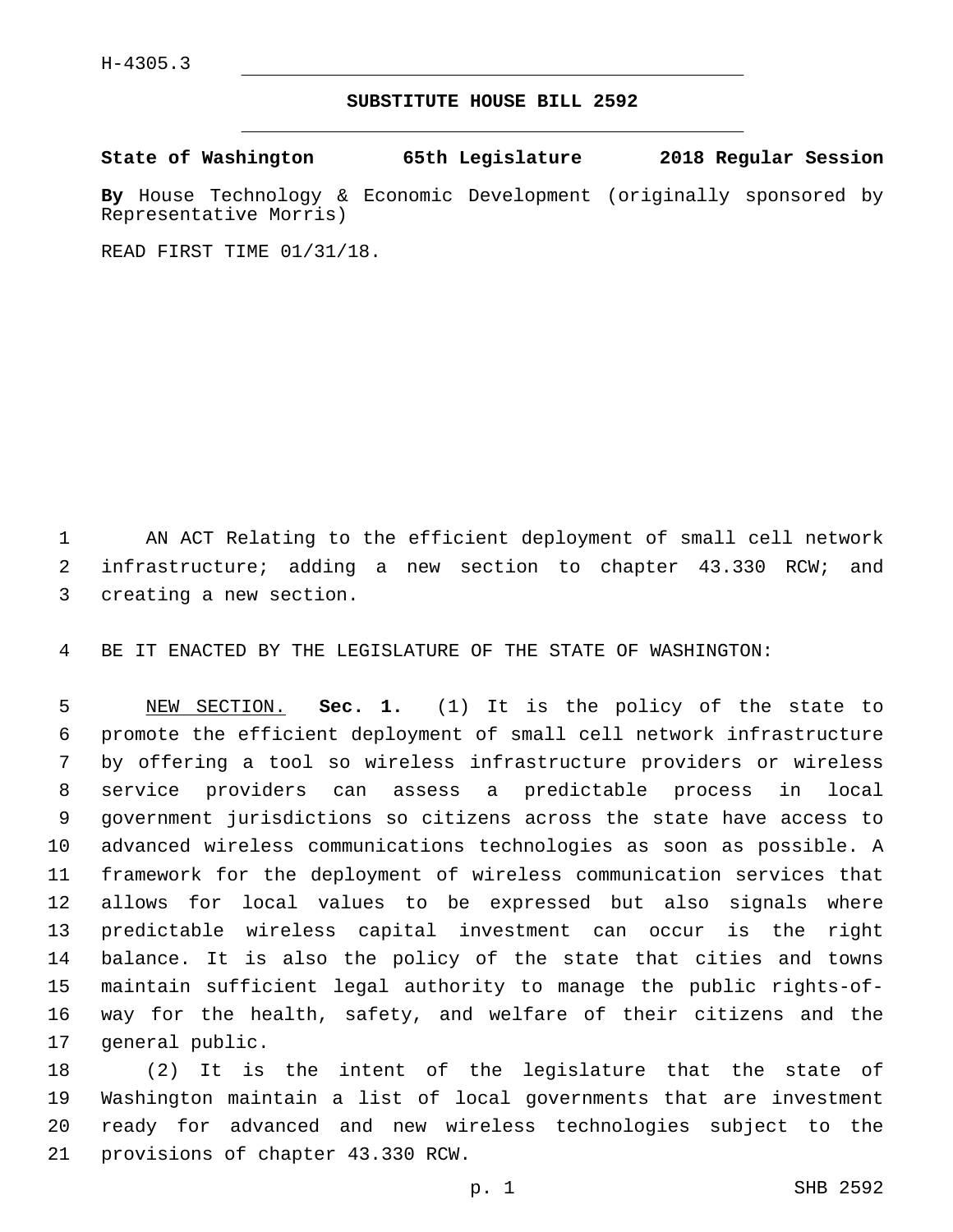NEW SECTION. **Sec. 2.** A new section is added to chapter 43.330 2 RCW to read as follows:

 (1) A local government that can demonstrate to the department in writing that it meets the criteria in (a) through (e) of this subsection must be designated on the department's web site as being investment ready for advanced and new wireless technologies.

 (a) A local government must demonstrate a streamlined and predictable permit process period of no longer than twelve months for the installation of a small cell facility or network in the right-of- way. The permit processing period is measured from the date the city deems the application complete to the date the applicant is allowed 12 entry into and use of the specified right-of-way.

 (b) A local government must demonstrate that it does not unreasonably discriminate among providers of functionally equivalent service with its application of standards for the installation of microcells, small cell facilities, and small cell networks within the 17 right-of-way.

 (c) A local government must demonstrate: Adoption of a small cell facility deployment ordinance that outlines the standards that wireless infrastructure providers or wireless service providers must follow in seeking a master permit to deploy microcells, small cell facilities, and small cell networks; or the amendment or adoption of a policy or directive that applies an existing ordinance or city regulation to exempt small cell network infrastructure from conditional use permit requirements except:

 (i) Where a small cell network facility would require original 27 installation of a new pole or structure;

 (ii) Where a small cell network facility would require an existing pole or structure to be extended more than ten feet above 30 the existing height of a pole or structure; or

 (iii) Where the proposed facility does not meet the established 32 standards outlined in the ordinance.

 (d) The ordinance, policy, or directive adopted in accordance 34 with (c) of this subsection must:

 (i) Not unreasonably discriminate among wireless service providers or wireless infrastructure providers, except that certain parts of local government-owned infrastructure may be made available on a first-provider-to-deploy basis until the attached or built microcells, small cell facilities, and small cell networks stresses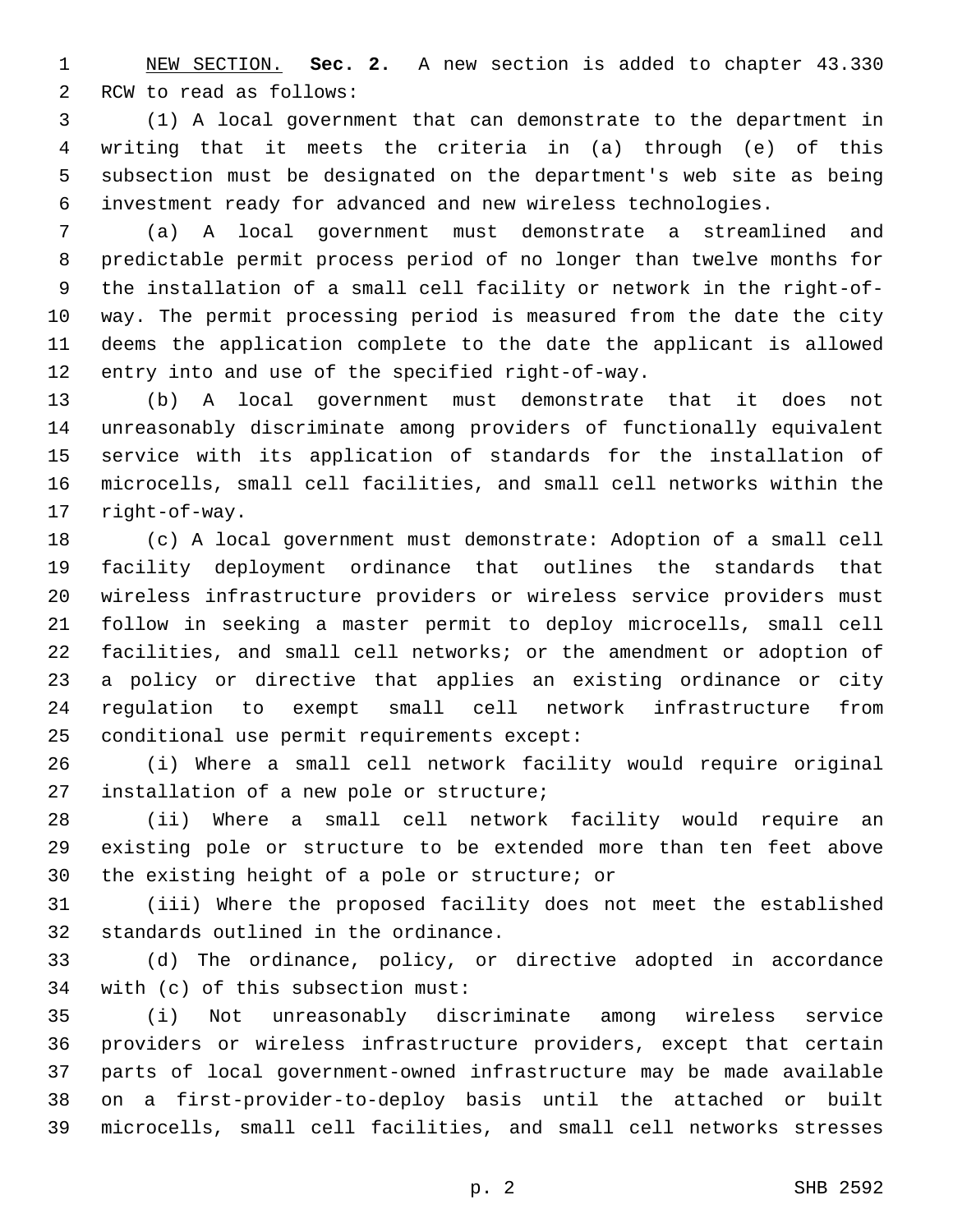government-owned property by increasing costs due to weight or conformance with local aesthetics, or by shortening the life cycle;

 (ii) Notwithstanding anything to the contrary in this section, but subject to generally applicable public works permit requirements, allow the following types of small cell facility work without requiring an application, permit, or fee:6

7 (A) Routine maintenance; and

 (B) The replacement of small cell facilities with small cell facilities that are substantially similar or smaller in size, weight, and height, provided that such a replacement does not defeat the design or concealment standards placed in the local code or 12 ordinance;

13 (iii) Include a permit fee schedule that:

 (A) Treats wireless service providers and wireless infrastructure providers in a competitively neutral and nondiscriminatory manner;

 (B) Allows the local government to recover at least the actual costs of processing permits, and may include reasonable reimbursement for the cost of additional contract staff to address permit volume; 19 and

 (C) Provides example low, medium, and high cost scenarios for annual attachment rates on city or town-owned poles in order to allow for nonbinding estimates of the range of potentially applicable rates. The examples must show specific rate estimates for each scenario and detail the specific factors or combination of factors driving the variance between the scenarios. More than three scenarios 26 may be provided.

 (e) The permit fee schedule outlined in (d)(iii) of this 28 subsection may:

 (i) Allow the city or town to recover at least the actual costs associated with the development of the small cell facility deployment ordinance, policy, or directive amortized over the first five years 32 following adoption;

 (ii) Allow a permit applicant to pay an additional fee for expedited permit processing if the city has deployed such a process. This subsection (1)(e)(ii) is not intended to require jurisdictions to create an expedited process when one does not already exist.

 (2) Nothing in this section limits a city or town from issuing master permits or use permits in accordance with the provisions of chapter 35.99 RCW and from entering into lease agreements.